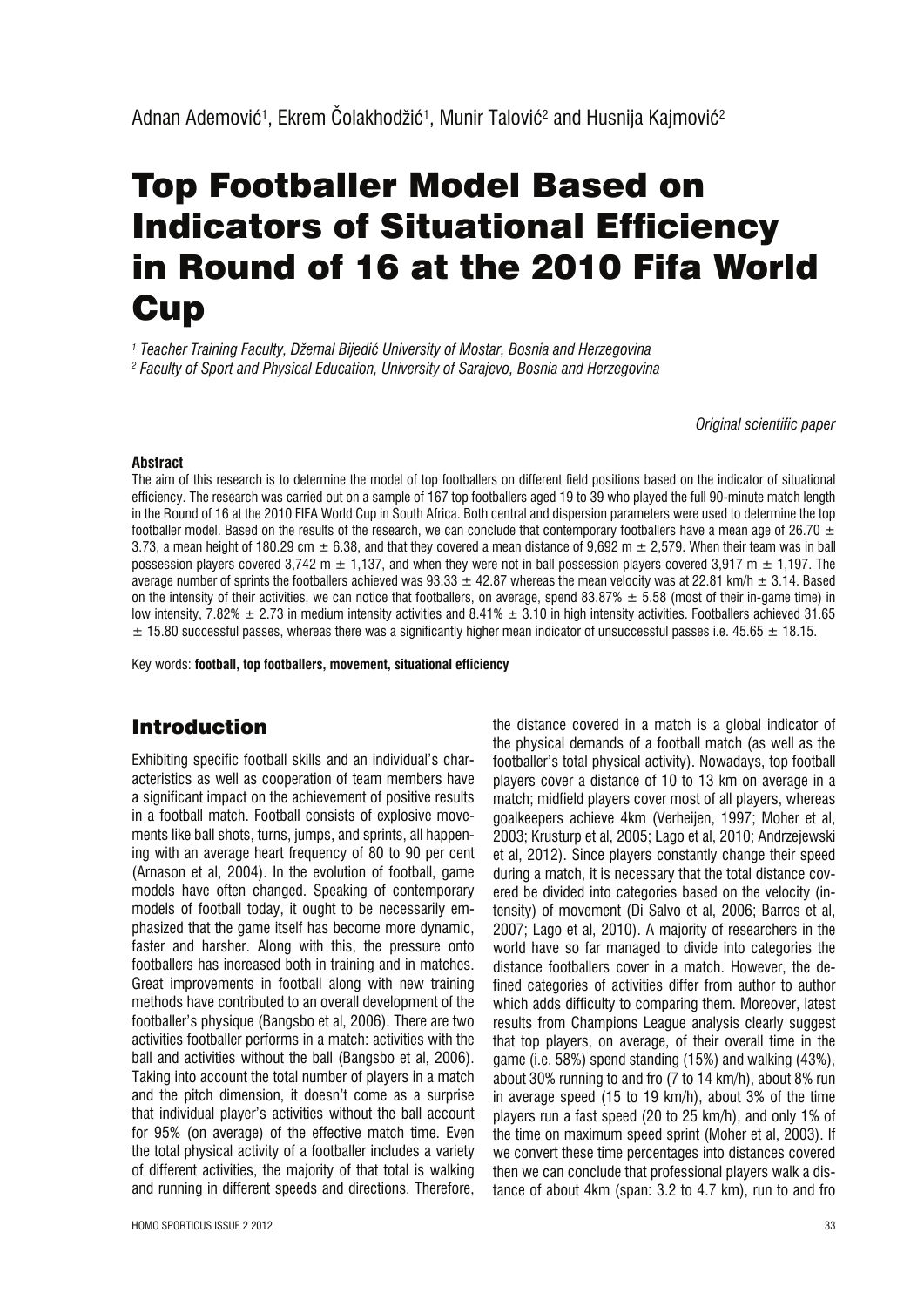about 4.5km (span: 3.4 to 6.1km), run in medium speed about 1.8km (span: 1.2 to 2.7km), run fast about 0.7km (span: 0.4 to 1.0km), and sprint about 0.3km (span: 0.2 to 0.4km) (Moher et al, 2003). One interesting note is to be made i.e. about 50% of the total covered distance fall onto running in a straight line, whereas the rest falls onto backward movement, side movement, zigzag and movement in a circle etc. (Markoviê and Bradiê, 2008). A professional footballer performs about 30 to 35 sprints during a match, each sprint lasting 2 seconds on average.

## Methodology

#### Sample of subjects

The research was conducted on a sample of 167 top football players aged 19 to 39 who played the full 90-minute match length in the Round of 16 at the 2010 FIFA World Cup in South Africa. The sample consists of the starting lineups of the following national teams: Uruguay, South Korea, USA, Ghana, Germany, England, Argentina, Mexico, Holland, Slovakia, Brazil, Chile, Paraguay, Japan, Spain and Portugal.

#### Sample of variables

The data was taken from the official FIFA web page (www. fifa.com) where we can find all parameters related to team success and situational efficiency of all players played at the 2010 FIFA World Cup in South Africa. To assess the situational efficiency of top footballers we used the following variables: AGE – age, AVIS – height, SEPRD – distance covered, SEPRDPL – distance covered in possession of ball, SEPRDBPL – distance covered without ball, SE-BRSP – number of sprints, SEMAXB – maximum speed,

*Table 1 – Central and dispersion parameters (all footballers)*

SEVANIS -time activities (low), SEVASRE -time activities (medium), SEVAVIS – time activities (high) SEBUDO – number of successful passes, SEBNDO – number of unsuccessful passes.

#### Data processing methodology

The data processing was conducted in SPSS 12.0 software package for Windows. Both central and dispersion parameters were measured for each variable applied. The normality of result distribution was tested based on the Skewness coefficient and the coefficient of Kurtosis.

### Results and discussion

Table 1 shows the results of central and dispersion parameters for 167 footballers who played in the Round of 16 at the 2010 World Cup. The normality of the distribution curve of the tested variables on each position (tables 1 to 5) operates in a way that we can tell that neither of them significantly deviates from normal distribution. This, moreover, shows the pervasive nature of the results and a good sensibility to applied values in this research. For a majority of the variables the Skewness and Kurtosis values range from  $-1$  to  $+1$ .

The research includes footballers who played the full 90-minute match length in the Round of 16 of the 2010 World Cup. The average player age was  $26.70 \pm 3.73$ , whereas the average height was 180.29 cm  $\pm$  6.38. According to studies (Đurašković, Joksimović; Joksimović 2004) conducted with footballers who took part in the 2002 World Cup the average age was  $27.49 \pm 3.87$ , whereas the average height was 180.90 cm  $\pm$  6.13. According to studies (Joksimoviê, Smajiê, Molnar; Stankoviê

| Variable         | N   | Range    | Min.    | Max.     | Mean    | Std.    | Variance   | Skew.   | Kurt.   |
|------------------|-----|----------|---------|----------|---------|---------|------------|---------|---------|
| AGE              | 167 | 20.00    | 19.00   | 39.00    | 26.70   | 3.73410 | 13.944     | .136    | $-.410$ |
| <b>AVIS</b>      | 167 | 29.00    | 168.00  | 197.00   | 180.29  | 6.38760 | 40.801     | .061    | $-.417$ |
| <b>SEPRD</b>     | 167 | 13082.00 | 3048.00 | 16130.00 | 9692.33 | 2579.06 | 6651565.44 | $-.502$ | .452    |
| <b>SEPRDPL</b>   | 167 | 5534.00  | 1184.00 | 6718.00  | 3742.62 | 1137.84 | 1294688.53 | $-.041$ | .131    |
| <b>SEPRDBPL</b>  | 167 | 5624.00  | 1102.00 | 6726.00  | 3917.11 | 1197.94 | 1435077.45 | $-.241$ | .025    |
| <b>SEBRSP</b>    | 167 | 215.00   | .00.    | 215.00   | 93.33   | 42.87   | 1837.875   | $-171$  | .127    |
| <b>SEMAXB</b>    | 167 | 18.63    | 12.87   | 31.50    | 22.81   | 3.14813 | 9.911      | $-153$  | 1.08    |
| <b>SEVANIS %</b> | 167 | 25.00    | 74.00   | 99.00    | 83.87   | 5.58956 | 31.243     | 1.15    | 1.35    |
| <b>SEVASRE %</b> | 167 | 13.00    | 1.00    | 14.00    | 7.8263  | 2.73967 | 7.506      | $-.899$ | 1.20    |
| <b>SEVAVIS %</b> | 167 | 13.00    | .00.    | 13.00    | 8.4192  | 3.10330 | 9.630      | $-1.04$ | .879    |
| <b>SEBUDO</b>    | 167 | 97.00    | 1.00    | 98.00    | 31.6587 | 15.80   | 249.901    | .961    | 2.28    |
| <b>SEBNDO</b>    | 167 | 95.00    | 11.00   | 106.00   | 45.6587 | 18.15   | 329.539    | .637    | 1.13    |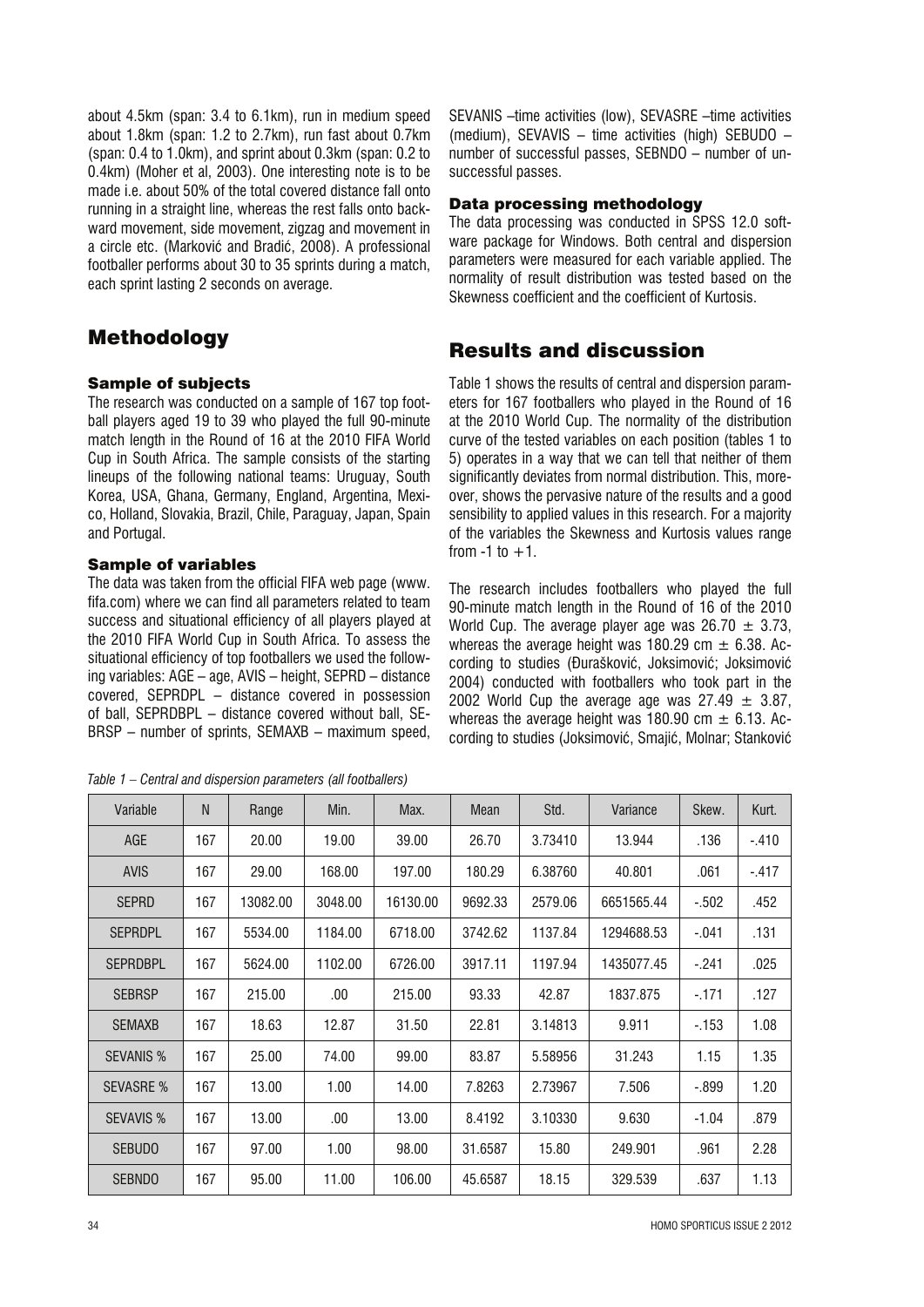2009) conducted with footballers who took part in the UEFA EURO 2008 the mean age was 27.57  $\pm$  3.98 with an average height of 182.97 cm  $\pm$  6.59. Top players' mean age was between 25 and 27 with an age variation of about two years; in Croatia and Serbia the average is about 23  $\pm$ 3 years of age (Jerkoviê, Jerkoviê, Sporiš 2006). Studies of Bloomfield et al (2005) show that, out of four European football leagues, players in the German football league (Bundesliga) are tallest with a mean height value of 1.83  $cm \pm 0.06$ , whereas footballers in the Spanish La Liga are shortest with a mean height of 1.80 cm  $\pm$  0.06. Top footballers in Croatia have a mean height of 178.73 cm  $\pm$ 5.81 (Jerkoviê, Jerkoviê, Sporiš 2006), and Serbian players 181.9 cm  $\pm$  5.7. Footballers in Bosnia and Herzegovina, on average, age between 24.5  $\pm$  5.7 with a height of 182.2 cm  $\pm$  6.63 (Colakhodžić, Fazlagić, Vidović, 2010). Players covered an average distance of 9,692 m  $\pm$  2,579. When the team was in ball possession footballers covered a distance of 3,742 m  $\pm$  1,137 and when the team was not in ball possession they covered 3.917 m  $\pm$  1.197. The mean value of sprints the footballers achieved was 93.33  $\pm$  42.87 whereas the average speed was 22.81 km/h  $\pm$ 3.14. Judging by the intensity of activities we can see that footballers spent most time playing in low intensity mode i.e. 83.87%  $\pm$  5.58; in medium intensity they spent 7.82%  $\pm$  2.73 and in high activity they spent 8.41%  $\pm$  3.10 of the total match time. The players had  $31.65 \pm 15.80$  successful passes on average, and  $45.65 \pm 18.15$  unsuccessful passes.

Table 2 shows central and dispersion parameters for each goalkeeper who took part in the Round of 16 at the 2010 World Cup. The research includes 16 goalkeepers with a mean age of 28.25  $\pm$  4.05, mean height of 187.12 cm  $\pm$  5.96. According to studies (Cigrovski, Kros; Martinčević 2010) conducted on goalkeepers of five national leagues (Italy, Germany, France, Spain, England) in season 2008/2009, the mean goalkeeper age was 29.98  $\pm$  4.75 with a mean height of 188.87 cm  $\pm$  3.95. Studies (Joksimoviê, Smajiê, Molnar; Stankoviê 2009) which analyzed goalkeepers who played the UEFA EURO 2008 had a mean age of 29.42  $\pm$  4.76 and a mean height of 189.06  $cm \pm 4.54$ . According to studies (Đurašković, Joksimović; Joksimoviê 2004) conducted with goalkeepers who played the 2002 World Cup, the subjects had a mean age of 29.50  $\pm$  4.34 with a mean height of 186.42 cm  $\pm$  3.95. The goalkeepers covered a mean distance of 4,437 m  $\pm$  877; when their team was in ball possession, goalkeepers covered a mean distance 1,621 m  $\pm$  328, whereas, when their team was not in ball possession goalkeepers covered 1,601 m  $\pm$  343. The mean sprint number goalkeepers performed was 8.1  $\pm$  5.58 with a mean velocity of 17.18  $km/h \pm 2.46$ . Judging by the intensity of activities, it can be pointed out that goalkeepers, on average, spend most of their time playing in a low intensity activity mode i.e. 97.75%  $\pm$  .683; medium intensity activity mode made up 1.25%  $\pm$  .447 whereas 1%  $\pm$  .632 went on high intensity activity mode. Goalkeepers had a mean successful passing rate of 19.62  $\pm$  8.4 and a mean unsuccessful passing rate of 34.56  $\pm$  8.19.

| Variable         | N  | Range   | Min.    | Max.    | <b>Mean</b> | Std.   | Variance  | Skew.   | Kurt.   |
|------------------|----|---------|---------|---------|-------------|--------|-----------|---------|---------|
| AGE              | 16 | 16.00   | 23.00   | 39.00   | 28.25       | 4.05   | 16.467    | 1.23    | 2.04    |
| <b>AVIS</b>      | 16 | 23.00   | 174.00  | 197.00  | 187.12      | 5.96   | 35.583    | $-.289$ | .345    |
| <b>SEPRD</b>     | 16 | 2978.00 | 3048.00 | 6026.00 | 4437.50     | 877.03 | 769190.40 | .199    | $-.932$ |
| <b>SEPRDPL</b>   | 16 | 1009.00 | 1184.00 | 2193.00 | 1621.87     | 328.35 | 107817.85 | .438    | $-.856$ |
| <b>SEPRDBPL</b>  | 16 | 1048.00 | 1102.00 | 2150.00 | 1601.50     | 343.02 | 117663.60 | .145    | $-1.34$ |
| <b>SEBRSP</b>    | 16 | 17.00   | 2.00    | 19.00   | 8.3125      | 5.4125 | 29.296    | .459    | $-.955$ |
| <b>SEMAXB</b>    | 16 | 8.82    | 12.87   | 21.69   | 17.18       | 2.46   | 6.083     | $-.242$ | $-.418$ |
| <b>SEVANIS %</b> | 16 | 2.00    | 97.00   | 99.00   | 97.75       | .683   | .467      | .358    | $-.592$ |
| <b>SEVASRE %</b> | 16 | 1.00    | 1.00    | 2.00    | 1.25        | .44    | .200      | 1.27    | $-.440$ |
| <b>SEVAVIS %</b> | 16 | 2.00    | .00     | 2.00    | 1.00        | .63    | .400      | .000    | .027    |
| <b>SEBUDO</b>    | 16 | 28.00   | 8.00    | 36.00   | 19.62       | 8.45   | 71.450    | .637    | $-.741$ |
| <b>SEBNDO</b>    | 16 | 27.00   | 20.00   | 47.00   | 34.56       | 8.19   | 67.196    | $-.290$ | $-.474$ |

*Table 2. Central and dispersion parameters (goalkeepers)*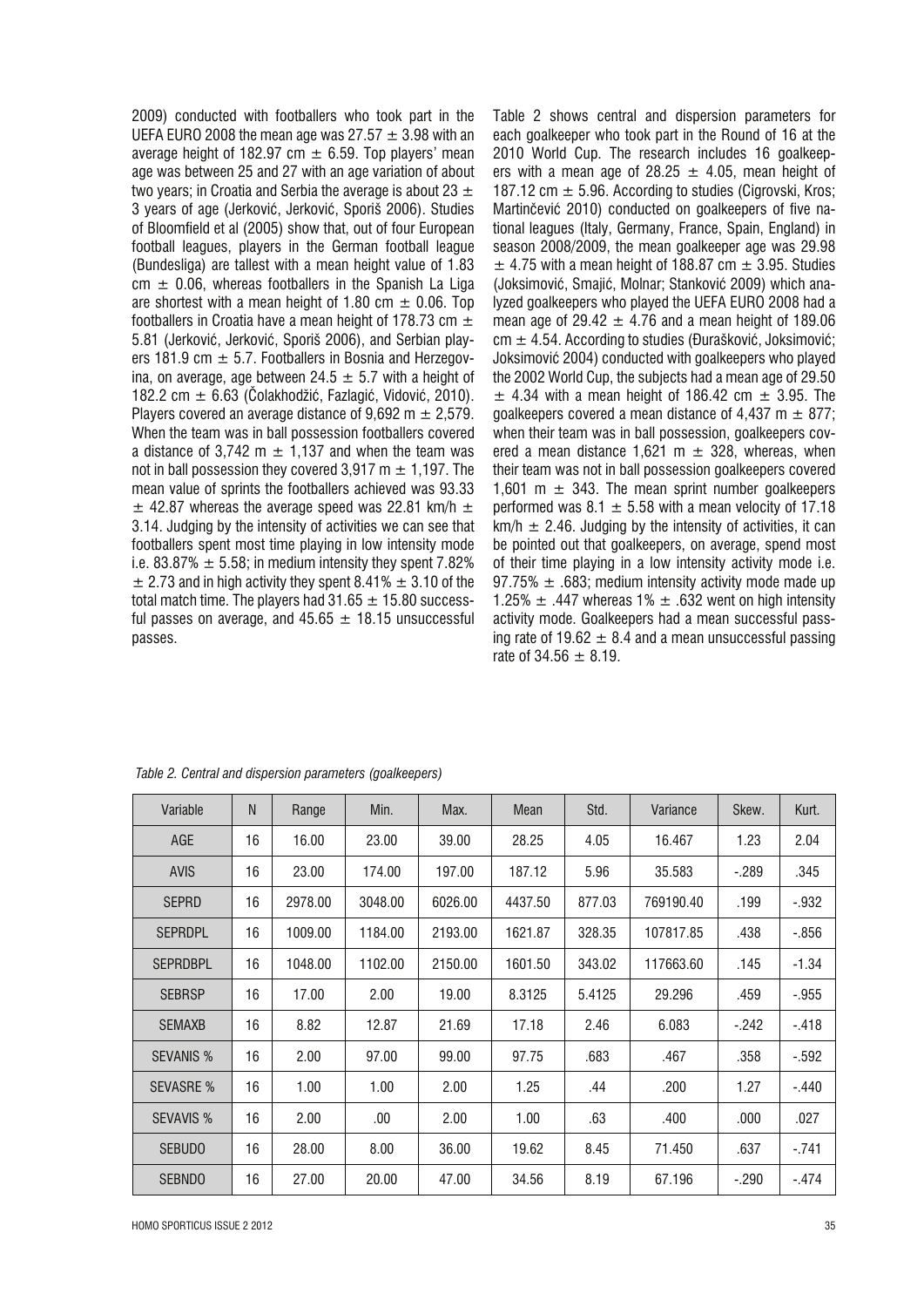| Variable         | N  | Range   | Min.    | Max.     | <b>Mean</b> | Std.    | Variance   | Skew.    | Kurt.   |
|------------------|----|---------|---------|----------|-------------|---------|------------|----------|---------|
| AGE              | 66 | 16.00   | 19.00   | 35.00    | 27.71       | 3.64    | 13.285     | $-0.365$ | $-653$  |
| <b>AVIS</b>      | 66 | 28.00   | 168.00  | 196.00   | 180.57      | 5.87    | 34.525     | .156     | $-.208$ |
| <b>SEPRD</b>     | 66 | 9721.00 | 4703.00 | 14424.00 | 10273.42    | 1780.99 | 3171939.14 | .163     | .822    |
| <b>SEPRDPL</b>   | 66 | 3923.00 | 1720.00 | 5643.00  | 3833.00     | 843.63  | 711720.76  | .441     | $-.295$ |
| <b>SEPRDBPL</b>  | 66 | 4316.00 | 2075.00 | 6391.00  | 4276.48     | 826.47  | 683058.13  | .561     | .404    |
| <b>SEBRSP</b>    | 66 | 178.00  | 37.00   | 215.00   | 97.83       | 37.69   | 1420.541   | .610     | .324    |
| <b>SEMAXB</b>    | 66 | 9.78    | 19.63   | 29.41    | 22.88       | 2.14101 | 4.584      | 1.01     | 1.08    |
| <b>SEVANIS %</b> | 66 | 11.00   | 78.00   | 89.00    | 83.86       | 2.92410 | 8.550      | $-.307$  | $-.778$ |
| <b>SEVASRE %</b> | 66 | 6.00    | 5.00    | 11.00    | 7.83        | 1.31948 | 1.741      | .234     | $-.345$ |
| <b>SEVAVIS %</b> | 66 | 8.00    | 5.00    | 13.00    | 8.33        | 2.04814 | 4.195      | .497     | $-.529$ |
| <b>SEBUDO</b>    | 66 | 73.00   | 9.00    | 82.00    | 37.30       | 12.90   | 166.584    | .637     | 1.21    |
| <b>SEBNDO</b>    | 66 | 91.00   | 14.00   | 105.00   | 52.43       | 16.28   | 265.081    | .689     | 1.36    |

*Table 3. Central and dispersion position parameters (defensive players)*

*Table 4 . Central and dispersion position parameters (midfield players)*

| Variable         | N  | Range    | Min.    | Max.     | Mean     | Std.    | Variance   | Skew.   | Kurt.    |
|------------------|----|----------|---------|----------|----------|---------|------------|---------|----------|
| AGE              | 52 | 13.00    | 20.00   | 33.00    | 25.76    | 3.78654 | 14.338     | .084    | $-1.07$  |
| <b>AVIS</b>      | 52 | 21.00    | 168.00  | 189.00   | 178.59   | 5.84861 | 34.206     | $-153$  | $-.905$  |
| <b>SEPRD</b>     | 52 | 12304.00 | 3826.00 | 16130.00 | 10952.00 | 2123.75 | 4510353.49 | $-161$  | 1.87     |
| <b>SEPRDPL</b>   | 52 | 5383.00  | 1335.00 | 6718.00  | 4279.32  | 1099.38 | 1208649.47 | .206    | .191     |
| <b>SEPRDBPL</b>  | 52 | 4766.00  | 1960.00 | 6726.00  | 4485.55  | 1010.02 | 1020148.84 | .153    | $-.021$  |
| <b>SEBRSP</b>    | 52 | 171.00   | 32.00   | 203.00   | 109.34   | 32.72   | 1070.780   | .462    | .454     |
| <b>SEMAXB</b>    | 52 | 14.25    | 16.06   | 30.31    | 23.5452  | 2.62256 | 6.878      | .446    | 1.13     |
| <b>SEVANIS %</b> | 52 | 13.00    | 74.00   | 87.00    | 80.0769  | 3.04764 | 9.288      | $-110$  | $-.295$  |
| <b>SEVASRE %</b> | 52 | 8.00     | 6.00    | 14.00    | 9.8269   | 1.79018 | 3.205      | .313    | $-0.546$ |
| <b>SEVAVIS %</b> | 52 | 6.00     | 7.00    | 13.00    | 10.4423  | 1.47414 | 2.173      | $-.284$ | $-178$   |
| <b>SEBUDO</b>    | 52 | 97.00    | 1.00    | 98.00    | 36.1923  | 17.56   | 308.668    | 1.34    | 3.42     |
| <b>SEBNDO</b>    | 52 | 93.00    | 13.00   | 106.00   | 49.4038  | 19.15   | 366.991    | .667    | 1.47     |

Table 3 shows central and dispersion parameters for defensive players who played the Round of 16 at 2010 FIFA World Cup. The research included 66 defensive players with a mean age of 27.71  $\pm$  3.64, and a mean height of 180.57 cm  $\pm$  5.87. According to studies (Đurašković, Joksimoviê; Joksimoviê 2004) conducted with defensive players who played the 2002 World Cup, defensive players had a mean age of 27.60  $\pm$  3.65 with a mean height of 181.87 cm  $\pm$  5.57. Further studies (Joksimović, Smailć, Molnar; Stankoviê 2009) conducted with defensive players who took part in UEFA EURO 2008 showed that subjects had a mean age of 27.79  $\pm$  3.56 and a mean height of 184.69 cm  $\pm$  5.43. Defensive players covered a mean distance of 10.273.42 m  $\pm$  1.780; when their team was in ball possession, defensive players covered a distance of 3,833 m  $\pm$  843 and when their team was not in ball possession subjects covered a distance of 4,276 m  $\pm$  826. The mean number of sprints the subjects performed was  $97.83 \pm 37.69$  with a mean speed of 22.88 km/h  $\pm 2.14$ . Considering the intensity of activities we can point out defensive players spent most of their time in a low intensity activity mode i.e. 83.86%  $\pm$  2.92; medium intensity activities made up 7.83%  $\pm$  1.31 whereas high intensity activities made up 8.33%  $\pm$  2.04 of the overall match duration. The subjects had a mean successful passing rate of 37.30  $\pm$  12.90 and a mean unsuccessful passing rate of 52.43  $± 16.28.$ 

Table 4 shows the central and dispersion parameters for all midfield footballers who played the Round of 16 at the 2010 World Cup. The research includes 52 midfield players with a mean age of 25.76  $\pm$  3.78 and a mean height of 178.59 cm  $\pm$  5.84. According to studies (Đurašković, Joksimoviê; Joksimoviê 2004) conducted with midfield footballers who played the 2002 World Cup, subject had a mean age of 27.28  $\pm$  3.56 and a mean height value of 178.36 cm  $\pm$  5.55. Studies show (Joksimović, Smaiić, Molnar; Stankoviê 2009) that midfield players on the 2008 EURO had a mean age of 26.97  $\pm$  3.38 with their mean height value being 179.02 cm  $\pm$  5.95. The subjects covered a mean value of 10.952 m  $\pm$  2.123; when their team was in possession of the ball, the midfielders covered 4.279 m  $\pm$  1.099, whereas when their team was not in ball possession the subjects covered a distance of 4,485  $m \pm 1,010$ . The mean sprint value the midfield footballers performed wad 109.34  $\pm$  32.72 with their mean speed be-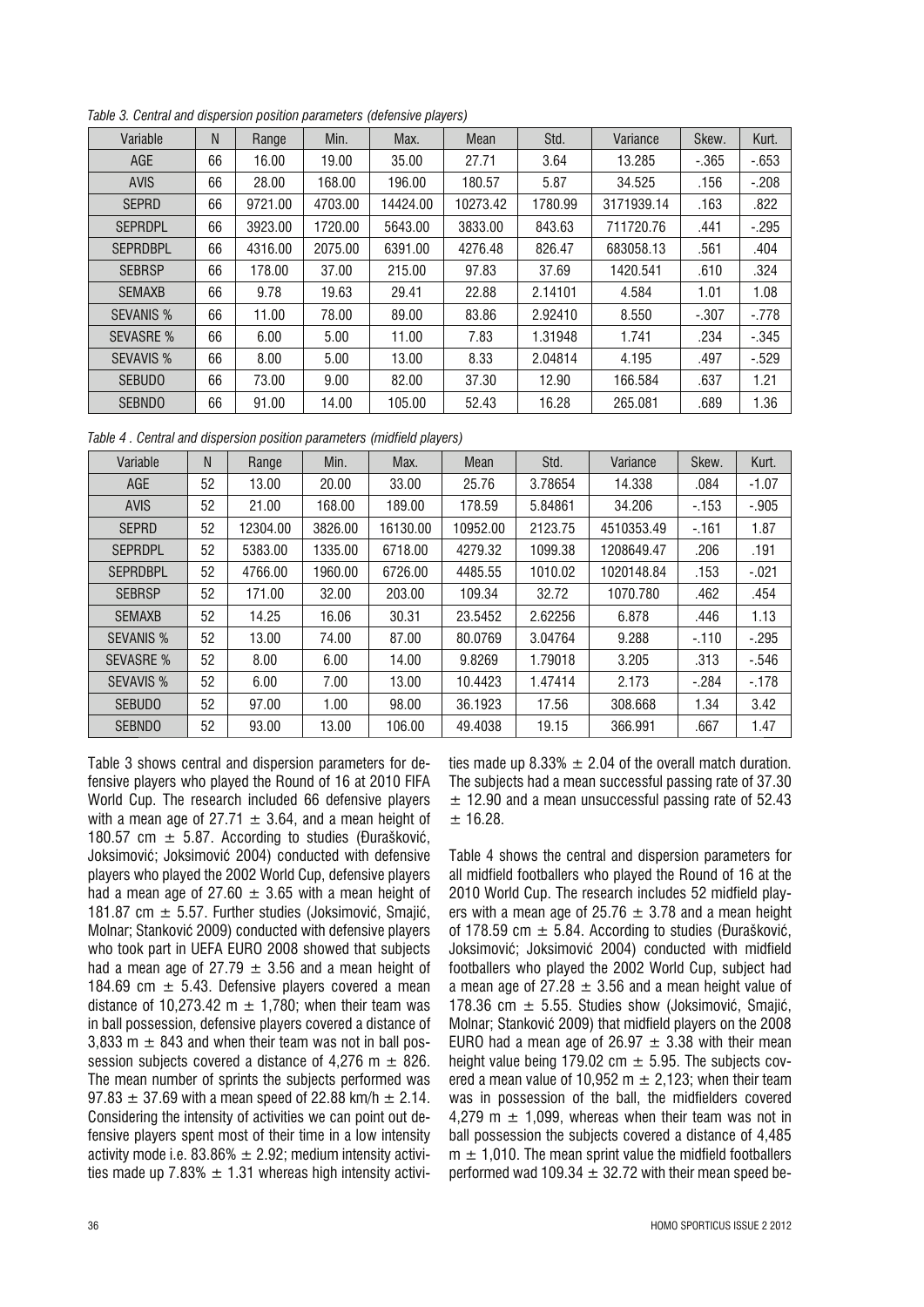ing 23.54 km/h  $\pm$  2.62. Based on the intensity of their activities, we can see that midfield players spent most of their time playing in a low intensity activity mode i.e. 80.07%  $\pm$ 3.04; subjects spent another  $9.82\% \pm 1.79$  in a medium intensity activity mode whereas they spent  $10.44\% \pm 1.47$ 

of the overall match duration in a high intensity activity mode. The midfielders had a mean successful passing rate of 36.19  $\pm$  17.56 and a 49.40  $\pm$  19.15 mean rate of unsuccessful passes.

| Variable         | N  | Range   | Min.    | Max.     | Mean    | Std.    | Variance   | Skew.   | Kurt.    |
|------------------|----|---------|---------|----------|---------|---------|------------|---------|----------|
| AGE              | 33 | 12.00   | 20.00   | 32.00    | 25.42   | 2.89429 | 8.377      | .404    | $-331$   |
| <b>AVIS</b>      | 33 | 23.00   | 168.00  | 191.00   | 179.12  | 6.38239 | 40.735     | $-145$  | $-1.01$  |
| <b>SEPRD</b>     | 33 | 7400.00 | 5148.00 | 12548.00 | 9093.03 | 1749.60 | 3061113.15 | $-.342$ | .201     |
| <b>SEPRDPL</b>   | 33 | 3460.00 | 2213.00 | 5673.00  | 3744.42 | 748.31  | 559970.314 | .208    | .556     |
| <b>SEPRDBPL</b>  | 33 | 3042.00 | 1896.00 | 4938.00  | 3425.39 | 808.79  | 654156.934 | .057    | $-.367$  |
| <b>SEBRSP</b>    | 33 | 1040.0  | 54.00   | 158.00   | 100.39  | 28.15   | 792.559    | .453    | $-106$   |
| <b>SEMAXB</b>    | 33 | 12.46   | 19.04   | 31.50    | 24.2452 | 3.07793 | 9.474      | .434    | $-0.638$ |
| <b>SEVANIS %</b> | 33 | 14.00   | 75.00   | 89.00    | 83.1515 | 3.07328 | 9.445      | $-606$  | 1.02     |
| <b>SEVASRE %</b> | 33 | 7.00    | 5.00    | 12.00    | 7.8485  | 1.43878 | 2.070      | .550    | 1.69     |
| <b>SEVAVIS %</b> | 33 | 7.00    | 6.00    | 13.00    | 9.0000  | 1.80278 | 3.250      | .579    | .195     |
| <b>SEBUDO</b>    | 33 | 37.00   | 4.00    | 41.00    | 19.0606 | 9.86769 | 97.371     | .324    | $-.726$  |
| <b>SEBNDO</b>    | 33 | 44.00   | 11.00   | 55.00    | 31.5758 | 13.07   | 170.939    | .060    | $-.945$  |

*Table 5. Central and dispersion position parameters (forward players)*

Table 5 shows the central and dispersion parameters for all forward position players who took part in the Round of 16 at the 2010 World Cup. The research includes 33 forward players with a mean age of  $25.42 \pm 2.89$  and a mean height of 179.12 cm  $\pm$  6.38. According to studies (Đurašković, Joksimović; Joksimović 2004) conducted on forward position footballers who played the 2002 World Cup, the subjects aged 26.71  $\pm$  3.82 (mean value) and had a mean height value of 180.27 cm  $\pm$  5.76. Studies (Joksimoviê, Smajiê, Molnar, Stankoviê, 2009) conducted with forward players at the 2008 EURO show that the players have a mean age of 27.06  $\pm$  3.98 with their mean height being 182.60 cm  $\pm$  6.42. The subjects covered a mean distance of 9,093 m  $\pm$  1,749. When their team was in ball possession, forward players covered a distance of 3,744 m  $\pm$  748, whereas when their team was not in ball possession subjects covered a distance of 3,425 m  $\pm$ 808. The mean value of sprints the forward players performed was 100.39  $\pm$  28.15 with the mean speed being 24.24 km/h  $\pm$  3.07. Based on their activity intensity, we can point out that forward players spent, on average, the majority of their in-game time in low intensity activity mode i.e. 83.15%  $\pm$  3.07; a percentage of 7.84  $\pm$  1.43, forward players spent in a medium intensity activity mode, whereas they spent a percentage of  $9 \pm 1.80$  of their overall ingame time in a high intensity activity mode. The forward players had a mean successful passing rate of 19.06  $\pm$ 9.86 and a mean rate of unsuccessful passes of 31.57  $\pm$ 13.07.

#### An arithmetic mean comparison of all footballers, position depending

Graph 1 shows the arithmetic mean comparison of footballers in the variable *covered distance* (SEPRD). Players are divided based on the criterion of their field position. The results show that all footballers covered a distance of 9,692 m  $\pm$  2,579. By comparing the types of players on the basis of the distance they covered in one match, it was concluded that midfield players cover the longest distance with a value of 10,952 m  $\pm$  2,123; second are the defensive players and forward players, whereas goalkeepers cover the shortest distance.

*Graph 1. Arithmetic mean comparison of field position – covered distance (SEPRD)*



Graph 2 shows the arithmetic mean comparison of football players in the variable *number of sprints* (SEBRSP). High speed run occur, on average, each 90 seconds in a match and do not last longer than 2 to 4 seconds.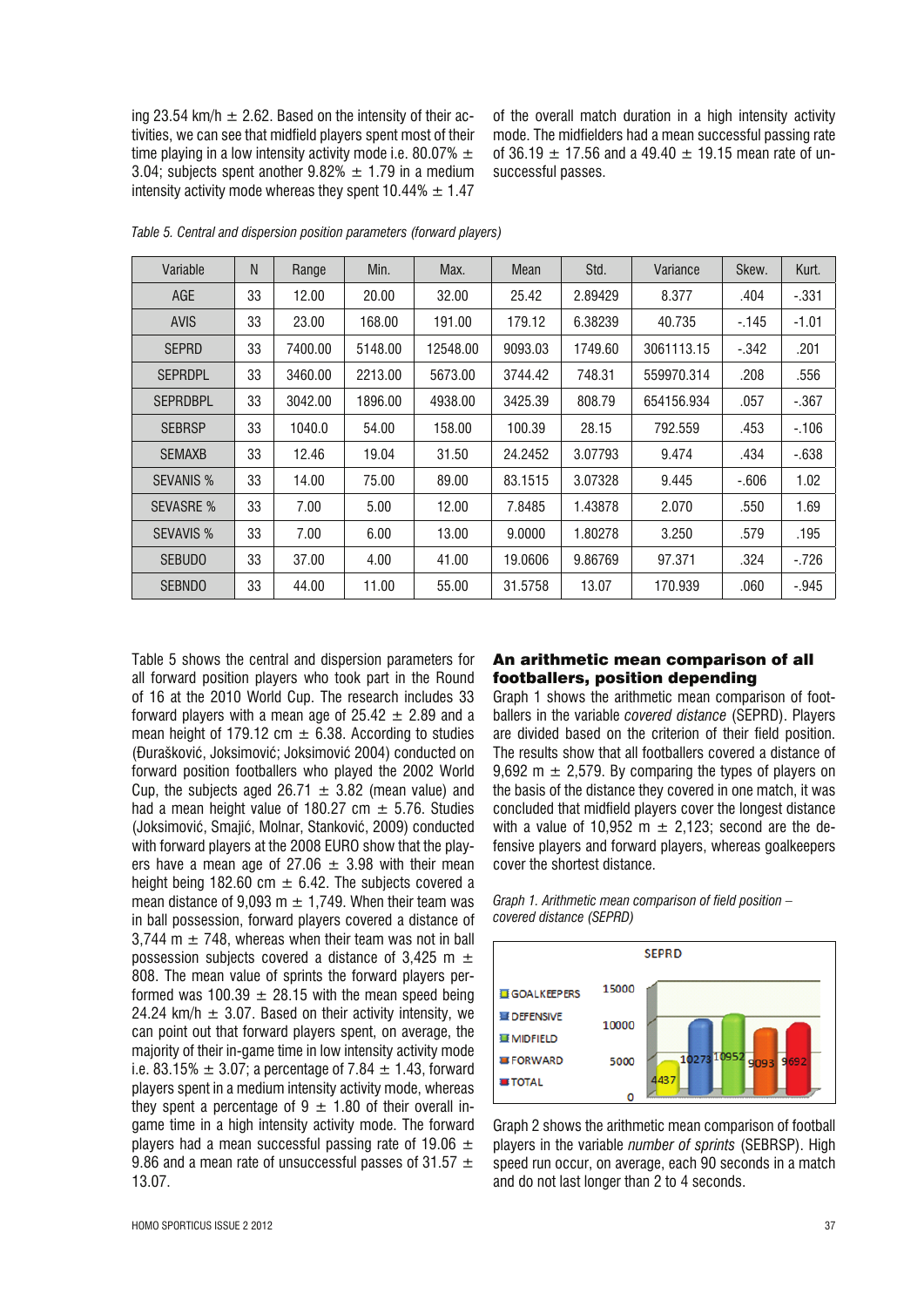*Graph 2. Arithmetic mean comparison of field positions – number of sprints (SEBRSP)*



Sprint mostly occurs in combination with change of direction of movement where acceleration is even more emphasized. The distance covered in sprint depends on the footballer and the field position. Results show that the mean value of sprints of all footballers is  $93.33 \pm 42.87$ . By comparing different types of players and their number of sprints in one match, we see that midfield players make most sprints (109.34  $\pm$  32.72), forward and defensive players following. Goalkeepers have the lowest mean value of sprints.

*Graph 3. Arithmetic mean comparison of field positions – maximum speed achieved (SEMAXB)*



Graph 3 shows the arithmetic mean comparison of football players based on their field position and on the variable of *maximum speed achieved* (SEMAXB). Results show that the maximum mean speed of all footballers is 22.81 km/h  $\pm$  3.14. By comparing different types of footballers on the criterion of maximum speed achieved in one match, we can conclude that the highest maximum mean speed is performed by forward players (24.24 km/h  $\pm$  3.07), midfielders and defensive players following. The lowest maximum mean speed was achieved by goalkeepers.

*Graph 4. Arithmetic mean of field positions – time activity low (SEVANIS %)*



Graph 4 shows the arithmetic mean comparison of footballers based on their field position and on the variable of *time activity – low* (SEVANIS %). The results show that all footballers spend a majority of their time playing in a low intensity activity i.e. 83.87 %  $\pm$  5.58. By comparing different types of players based on the activity intensity, it is visible that goalkeepers spend most time in low activity intensity (97.75 %  $\pm$  .683), forward players and defensive ones following. Midfielders spend least in low activity intensity.





Graph 5 shows the arithmetic mean comparison of footballers based on their field position and on the variable of *time activity – medium* (SEVASRE %). The results show that all players spend a mean value of 7.82  $% \pm 2.73$  in medium activity intensity. Comparing different player types on the basis of the activity intensity, we can see that midfield players spend most in medium activity intensity (9.82 %  $\pm$  1.79), forward players following with 7.84 %  $\pm$  1.43, a similar value of defensive players' with 7.83  $% \pm 1.31$ . Goalkeepers spend least time in medium activity intensity.

*Graph 6. Arithmetic mean of field positions – time activity high (SEVAVIS %)*



Graph 6 shows the arithmetic mean comparison of footballers based on their field position and on the variable of *time activity – high* (SEVAVIS %). Results of the research show that all footballers spend a mean value of 8.41 %  $\pm$ 3.10 in high activity intensity. By comparing the different player types on the basis of activity intensity, it is visible that midfielders spend a mean value of 10.44  $% \pm 1.47$  in high activity intensity, forward players and defensive ones following. Goalkeepers spend least time in high activity intensity.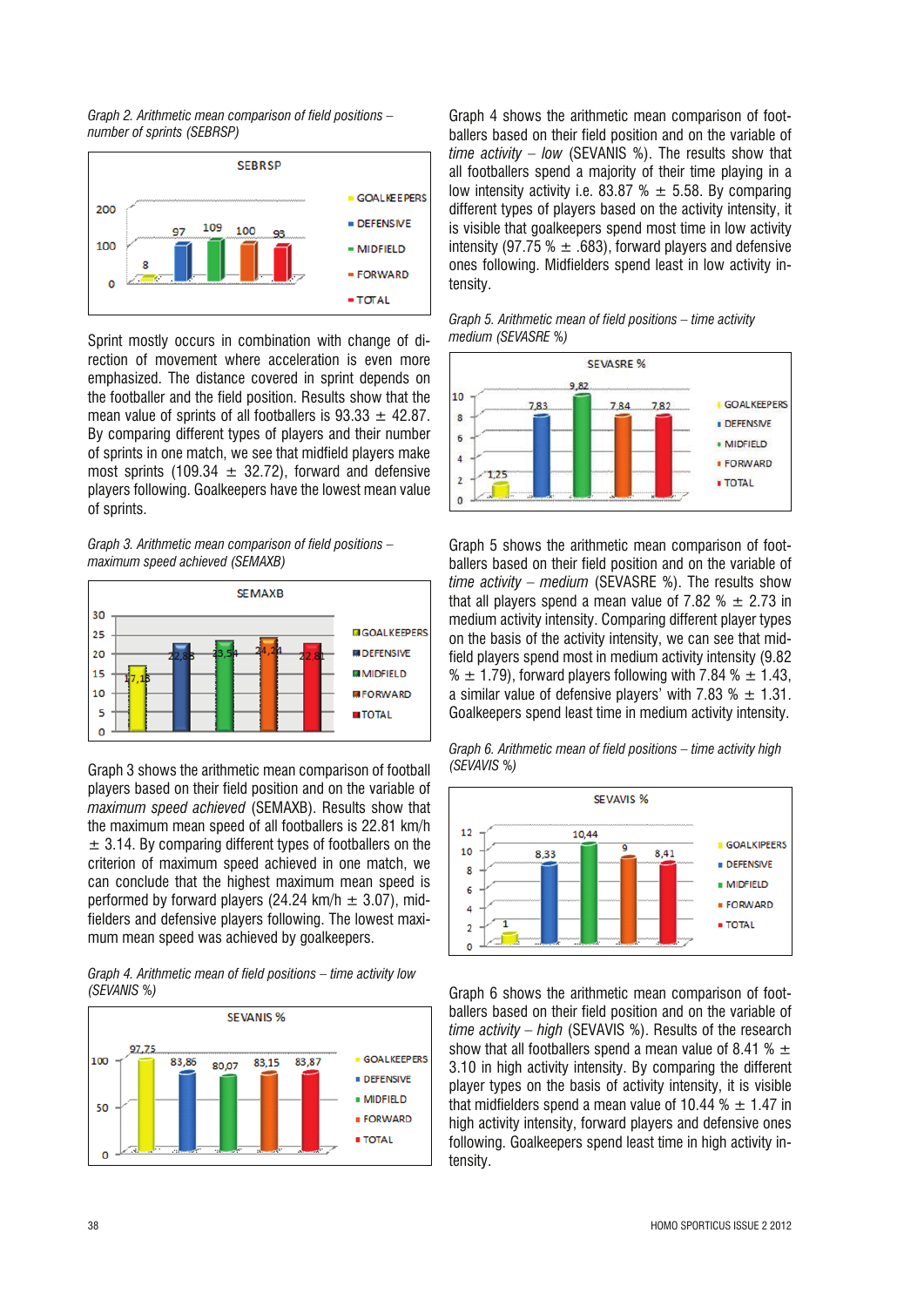*Graph 7. Arithmetic mean comparison on distance covered (SEPRD) according to several authors*



Graph 7 shows the arithmetic mean comparison based on the distance covered (SEPRD) according to several authors. The results show that footballers, from year 2000 onward, have had approximately similar mean values in distance covered during one match. This is justified by the fact that contemporary top football demands a player of universal characteristics i.e. footballers who play equally well defensive and forward positions, however, having certain qualities: goal player, midfielder, defender, wing player etc. Therefore, contemporary football requires specialists who are capable of performing some of the above mentioned additional actions. According to the comparison of different authors' studies, B&H Premier League footballers show highest aberration rate. It is with recent studies especially that this fact is emphasized.

## Conclusion

Contemporary football requires players of specific physique, players with stamina, players with significant football intelligence, controlled aggressiveness, high functional and motor abilities, team players who know how to improvise. Therefore, a precondition for engaging in professional football requires having specific skills, certain abilities and significant physical condition. All variables applied were respectively analyzed; judging by basic descriptive data (central and dispersion parameters) we can conclude that the distribution of results is within the boundaries of normal distribution. The focus of this study is the top footballer model on different field positions based on the indicators of situational efficiency in Round of 16 at the 2010 World Cup in South Africa. All results were interpreted in a way that we first showed the results of descriptive analysis for footballers on different field positions (goalkeepers, defensive players, midfielders and forward players); henceforth, the results of descriptive analysis for footballers who played the 2010 World Cup were presented. Moreover, arithmetic mean comparison based on player field positions were shown on some variables along with arithmetic mean comparison for footballers based on their field position according to different authors. According to the above mentioned, we can conclusively state that the results of this research were supported by central and dispersion parameters in the field of certain anthropometric characteristics (morphologic characteristics) and situational efficiency of footballers who played Round of 16 at the 2010 World Cup in South Africa.

## References

Arnason, A., Sigurdasson, SB., Gudmundsson, A. et al (2004). *Physical fitness, injuries and team performance in soccer*. Medicine and Science of Sports Exercise, 36, 278-285.

Andrzejewski, M., Chmura, J., Pluta, B., Kasprzak, A. (2012). *Analysis of motor activities of professional soccer players*. J Strength Cond Res *26(6): 1481–1488.*

Bangsbo, J., Mohr, M., Krustrup, P. (2006). *Physical and metabolic demands of training and match-play in the elite football players*. Journal of Sports Science, 24, 665-674.

Barros R., Misuta., M., Menezes, R., Figueroa, P., Moura, F., Cunha, S., Anido, R., Leite, N. (2007). *Analysis of the distances covered by first division Brazilian soccer players obtained with an automatic tracking method.* Journal of Sports Science and Medicine, Vol. 6, 233-242.

Bloomfield, J. i saradnici (2005). *Analysis of age, stature, body mass, BMI and quality of elite soccer players from 4 European Leagues*. Journal of sports medicine and physical fitness. vol. 45,58-67.